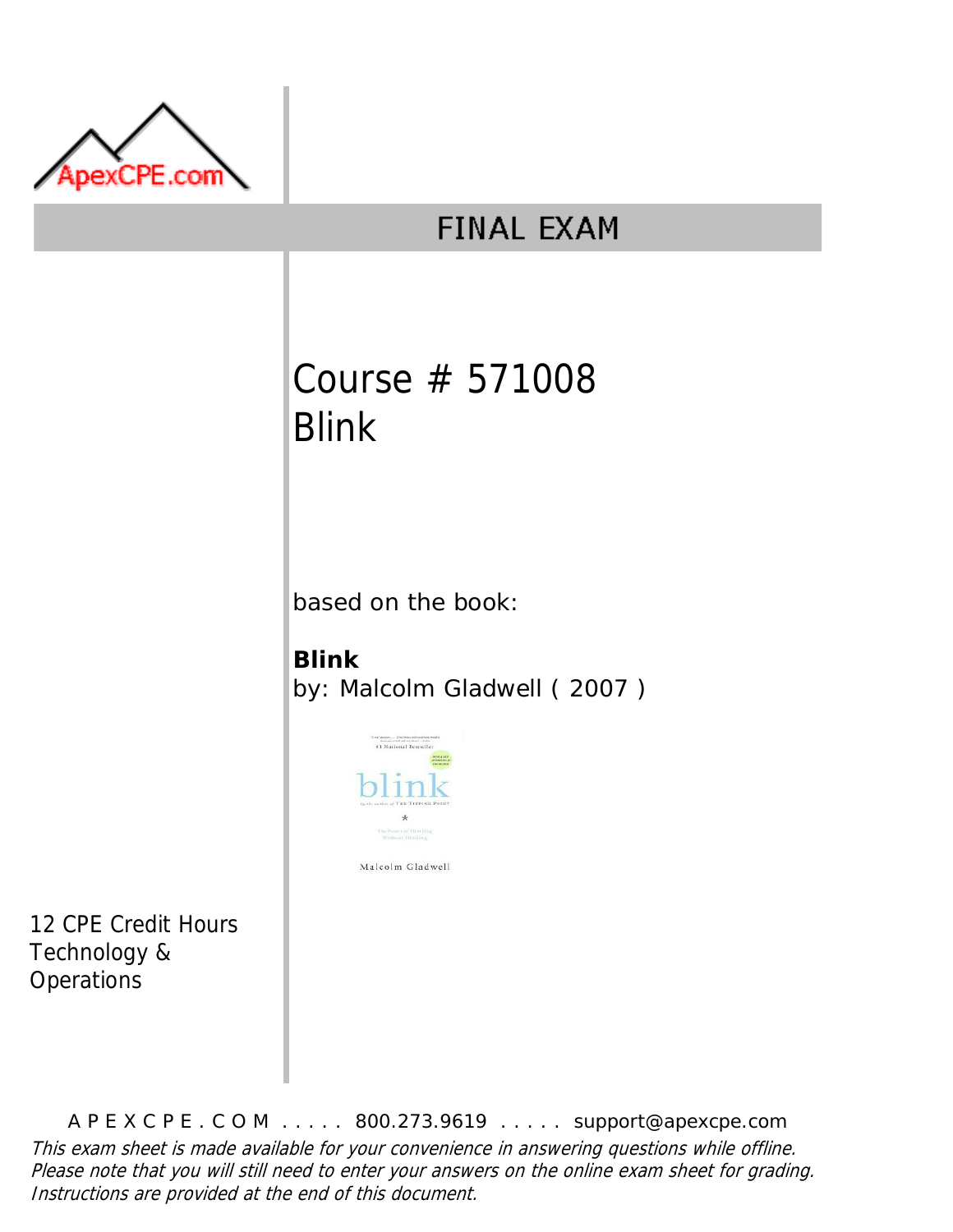### **Chapter 1 - Introduction: The Statue that Didn't Look Right**

1. In September of 1983, an art dealer by the name of Gianfranco Becchina approached the **\_\_\_\_\_** Museum in California.

Museum of Contemporary Art

**L\_\_\_\_\_** Natural History Museum of Los Angeles

**J. Paul Getty** 

Santa Monica Museum of Art

2. The kouros, the records stated, had been in the private collection of a Swiss physician named since the 1930's, and he in turn acquired it from a well-known Greek dealer

name Roussos.

- Landenberger Lauffenberger Leuzinger Luthi
- 3. Some years ago, a young couple came to the University of Washington to visit the laboratory of a psychologist named John Gottman. They were

**L** Bill and Susan **Harry and Sally** John and Jane I \_\_\_\_ None of the above

4. Recently, a professor who works with Gottman named Sybil Carrere, who was playing around with some of the videotapes, trying to design a new study, discovered that if they looked at only \_\_ minutes of a couple talking, they could still predict with fairly impressive accuracy who was going to get divorced and who was going to make it. The truth of a marriage can now be understood in a much shorter time than anyone can ever imagine.

| $\mathcal{L}^{\text{max}}_{\text{max}}$ | 3 |
|-----------------------------------------|---|
| $\sim$ 4                                |   |
| <b>Contract Contract</b>                | 5 |
| $\sim 10^{-1}$                          |   |

- 5. One way to understand what Gottman is saying about marriages is to use the analogy of what people in the world of Morse code call a
	- | hand | palm  $I_{\text{max}}$  ball  $I_{\text{max}}$  fist
- 6. In other words, patients don't file lawsuits because they've been harmed by shoddy medical care. Patients file lawsuits because they've been harmed by shoddy medical care. Patients file lawsuits because they've been harmed by shoddy medical care and something else. What is that something else?

Its how they were treated, on a personal level, by their families.

Its how they were treated, on a personal level, by their caretakers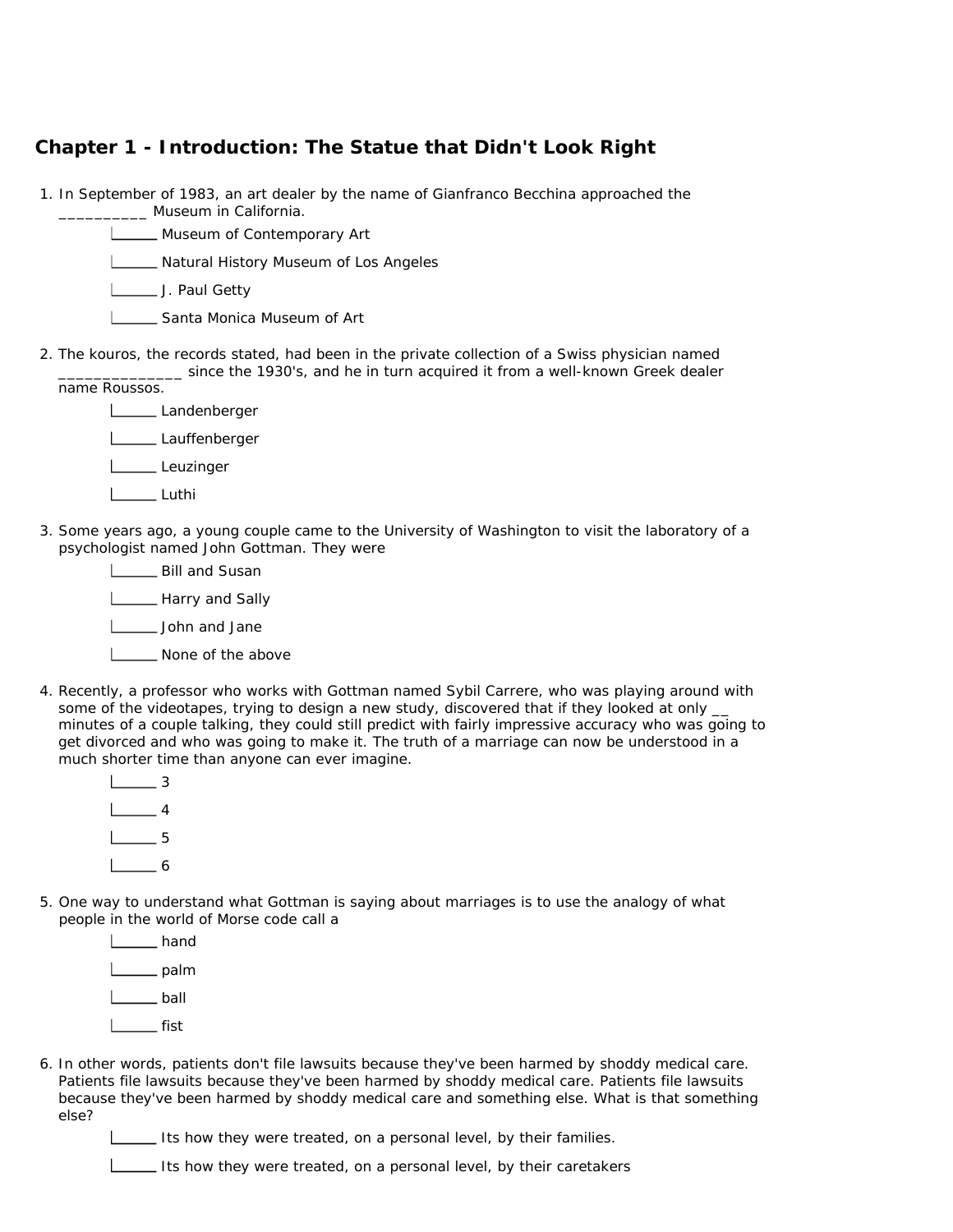Its how they were treated, on a personal level, by their doctor.

Its how they were treated, on a personal level, by their community.

7. Which tennis play was almost accurately predicted by Vic Braden?

**Lack Lines** Fault **L\_\_\_\_\_** Double-Fault **L\_\_\_\_\_**Triple-Fault

- **L\_\_\_ None of the above**
- 8. The results from Aronson's and Steele's experiments are obviously quite disturbing. They suggest that what we think of as free will is largely an illusion: much of the time, we are simply operating on automatic pilot and the way we think and act-and how well we think and act on the spur of the moment-are a lot more susceptible to outside influences than we realize.

L<sub>tum</sub> True **Lack** False

9. On a brisk spring evening not long ago, two dozen men and women gathered in the back room of a Manhattan bar to engage in a peculiar ritual known as

speed talking **L** speed tagging speed dating

- **L\_\_\_ None of the above**
- 10. Speed dating has become enormously popular around the world over the last few years, and its not hard to understand why. It's the distillation of dating to a simple snap judgment.
	- L<sub>tu</sub> True

**Lacker** False

#### **Chapter 2 - Theory of Thin Slices: How a Little Bit of Knowledge Goes a Long Way**

 $11.$ \_\_\_\_\_\_\_\_ was perhaps the greatest hitter of all time, a man revered for his knowledge and insight into the art of hitting. One thing he always said was that he could look the ball on to the bat, that he could track it right to the point where it made contact

**L** Rafael Nadal

**L** Tommy Haas

**L\_\_\_\_\_** Ted Williams

L**L**Andy Roddick

12. Many years ago, the psychologist \_\_\_\_\_\_\_\_\_\_\_\_\_\_\_\_\_\_ hung two ropes from the ceiling of a room that was filled with all kinds of different tools, objects and furniture. The ropes were far enough apart that if you held the end of one rope, you could get close enough to grab the other.

**LETTE** Alfred Adler

**Norman R.F. Maier** 

**LETTE** Albert Bandura

Erik Erikson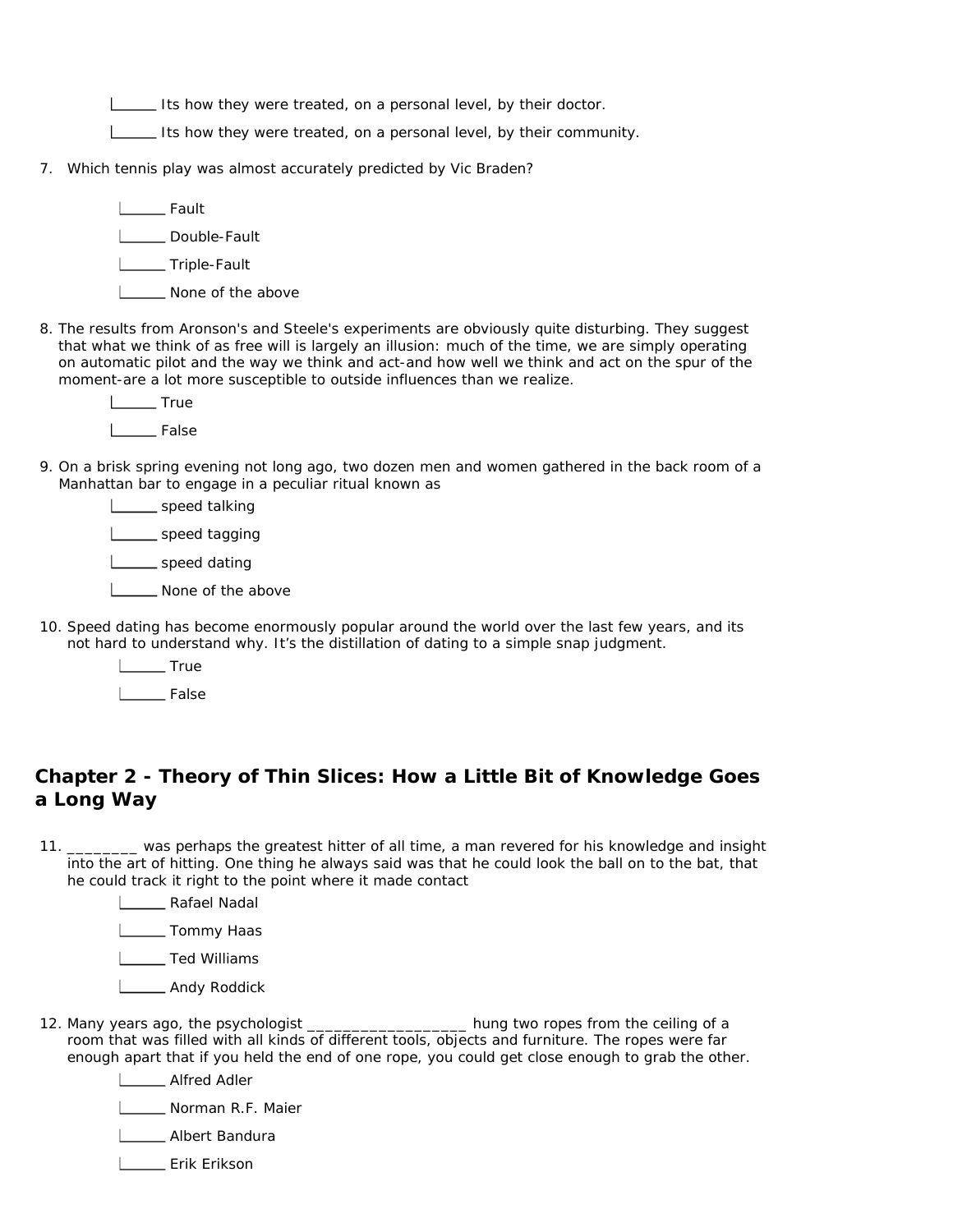13. There is a second, equally valuable,leeson in the Maier experiment. His subjects were stumped. They were frustrated. They were sitting there for ten minutes, and no doubt many of them felt they were failing an important test, that they had been exposed as stupid. But they weren't stupid. Why not?

Because everyone in that room had not one mind but three, and all the while their conscious mind was blocked, their unconscious was scanning the room, sifting through possibilities,processing every conceivable clue. And the instant it found the answer, it guided them-silently and surely-to the solution.

Because everyone in that room had not one mind but four, and all the while their conscious mind was blocked, their unconscious was scanning the room, sifting through possibilities,processing every conceivable clue. And the instant it found the answer, it guided them-silently and surely-to the solution.

Because everyone in that room had no mind, and all the while their conscious mind was blocked, their unconscious was scanning the room, sifting through

possibilities,processing every conceivable clue. And the instant it found the answer, it guided them-silently and surely-to the solution.

Because everyone in that room had not one mind but two, and all the while their conscious mind was blocked, their unconscious was scanning the room, sifting through possibilities,processing every conceivable clue. And the instant it found the answer, it guided them-silently and surely-to the solution.

#### **Chapter 3 - The Locked Door : The Secret Life of Snap Decisions**

14. Who was described as the Machiavelli of Ohio politics, the classic behind the scenes fixer, a shrewd and insightful judge of character or, at least, political opportunity?

**L**\_\_\_\_\_\_\_ Harry Daugherty

**L** Calvin Coolidge

**L\_\_\_\_\_\_\_ A.** Mitchell Palmer

- **L\_\_\_\_ Harlan Fiske Stone**
- 15. By early middle age, Harding's biographer \_\_\_\_\_\_\_\_\_\_\_\_\_\_ writes, his "lusty black eyebrows contrasted with his steel gray hair to give the effect of force, his massive shoulders and bronzed complexion gave the effect of health."

**LETTE** Albert Baumhart

**Letter** John Berry

Francis Russell

- Edward Grimes
- 16. When psychologists administer the IAT, the usually don't use paper and pencil. Most of the time, they do it on a  $\_$

L<sub>computer</sub> pen and paper **LECORDIA** recorded dictation **L** none of the above

17. The advantage of doing IAT on a computer is that the responses are measurable down to the millisecond, and those measurements are used in assigning the test taker's score.

L<sub>tu</sub>True

l False

18. Our attitudes towards things like race or gender operate on two levels. First of all, we have our conscious attitudes. That is what we chose to believe. These are our stated values, which we use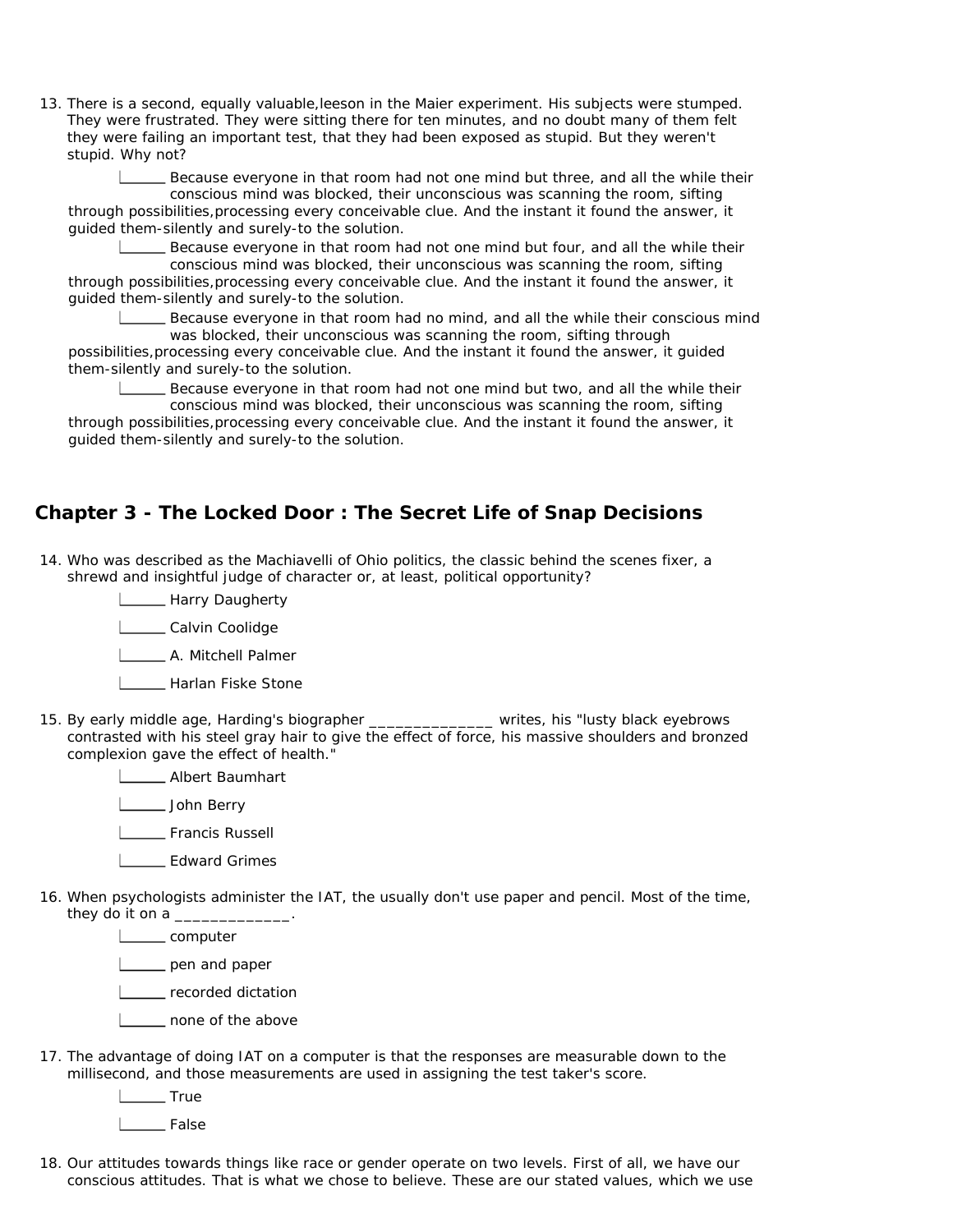to direct our behavior deliberately.

L<sub>tu</sub> True

**Lacker** False

19. What does the IAT measure?

It measures our initial level of attitude, our racial attitude on an unconscious levelthe immediate, automatic associations that tumble out before we've even had time to think. We don't deliberately choose our unconscious attitudes.

It measures our second level of attitude, our racial attitude on an unconscious

level- the immediate, automatic associations that tumble out before we've even had time to think. We deliberately choose our unconscious attitudes.

It measures our second level of attitude, our racial attitude on an unconscious level- the immediate, automatic associations that tumble out before we've even had

time to think. We don't deliberately choose our unconscious attitudes.

It measures our spiritual level of attitude, our racial attitude on an unconscious level- the immediate, automatic associations that tumble out before we've even had time to think. We don't deliberately choose our unconscious attitudes.

20. The disturbing thing about IAT testing is that it shows that our unconscious attitudes may be utterly incompatible with our stated conscious values.

> L<sub>te</sub> True l False

21. The sales director of the Flemington Nissan dealership in the central New Jersey town of Flemington is a man called \_\_\_\_\_\_\_\_\_\_\_\_

> **Letter** Bob Golomb L<sub>ian</sub> Ayres

L**L** Warren Harding

- **None of the above**
- 22. In the car selling business, if you can convince someone to pay the sticker price ( the price on the window of a car in a showroom), and if you can talk them into the full premium package, with the leather seats and the sound system and the aluminum wheels, you make as much in commission off that gullible customer as you might from half a dozen or so customers who are prepared to drive a hard bargain. If you are a salesman, there is a tremendous temptation to try to spot the sucker.

L<sub>tu</sub>True False

23. Car salesmen have a particular word to describe to customers who pay the ticket price. They're called a

> L\_\_\_\_\_\_ lay up L<sub>ound</sub> downplay L<sub>lay-down</sub> L\_\_\_\_\_ play down

### **Chapter 4 - The Warren Harding Error: Why We Fall for Tall, Dark , and Handsome Men**

24. Paul Van Riper is tall and lean with gleaming bald dome and wire rimmed glasses. He walks with his shoulders square and a has a gruff, commanding voice. His friends call him \_\_\_.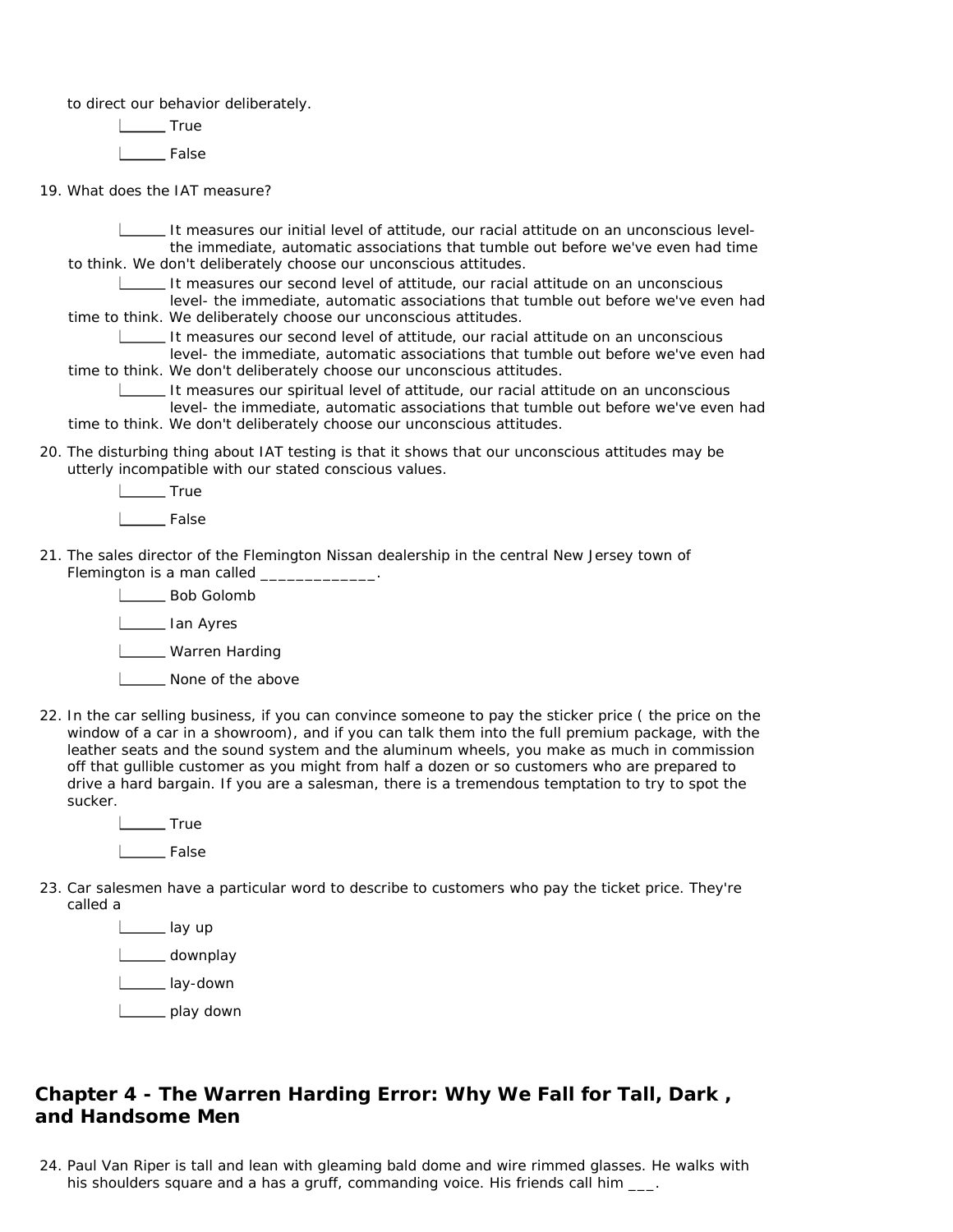| Kip |
|-----|
| Tip |
| Nip |
| Rip |

25. According to the Millennium challenge scenario, Paul Van Riper would play the \_\_\_\_\_\_\_\_\_\_\_\_\_\_\_.

L**L**soldier **Letter** roque commander **L** the good general **L** none of the above

26. From his own experiences in Vietnam and his reading of the German military theorist

\_\_\_\_\_\_\_\_\_\_\_, Van Riper became convinced that war was inherently unpredictable and messy and non-linear.



**Letter** Jacob Friedrich

Carl von Clausewitz

Alb retch Durer

27. Millennium Challenge was a battle between two perfectly opposed military philosophies. Blue team had their databases and matrixes and methodologies for systematically understanding the intentions ad capabilities of the enemy. Red team

was commanded by a man who looked at a long haired, unkempt, seat of the pants commodities trader yelling and pushing and making a thousand instant decisions an hour and saw in him a business partner.

was commanded by a man who looked at a long haired, unkempt, seat of the pants commodities trader yelling and pushing and making a thousand instant decisions an hour and saw in him a best friend.

was commanded by a man who looked at a long haired, unkempt, seat of the pants commodities trader yelling and pushing and making a thousand instant decisions an hour and saw in him a pushover

was commanded by a man who looked at a long haired, unkempt, seat of the pants commodities trader yelling and pushing and making a thousand instant decisions an hour and saw in him a soul mate.

28. Paul Van Ripper's Red Team did not come out on top in that moment in the Gulf because they were smarter or luckier at that moment than their counterparts over at Blue Team. How good people's decisions are under the fast moving ,high stress conditions of rapid cognition is a function of training and rules and rehearsal.

L<sub>tu</sub> True

L<sub>False</sub>

29. With a logic problem, asking people to explain themselves doesn't impair their ability to come up with answers. In some cases, in fact, it may help. But problems that require a flash of insight operate by different rules.

L<sub>tu</sub>True

L<sub>otal</sub> False

30. The Cook County Hospital inspired which television series?

 $L$  ER **LEGGGLER** St. Elmo's Fire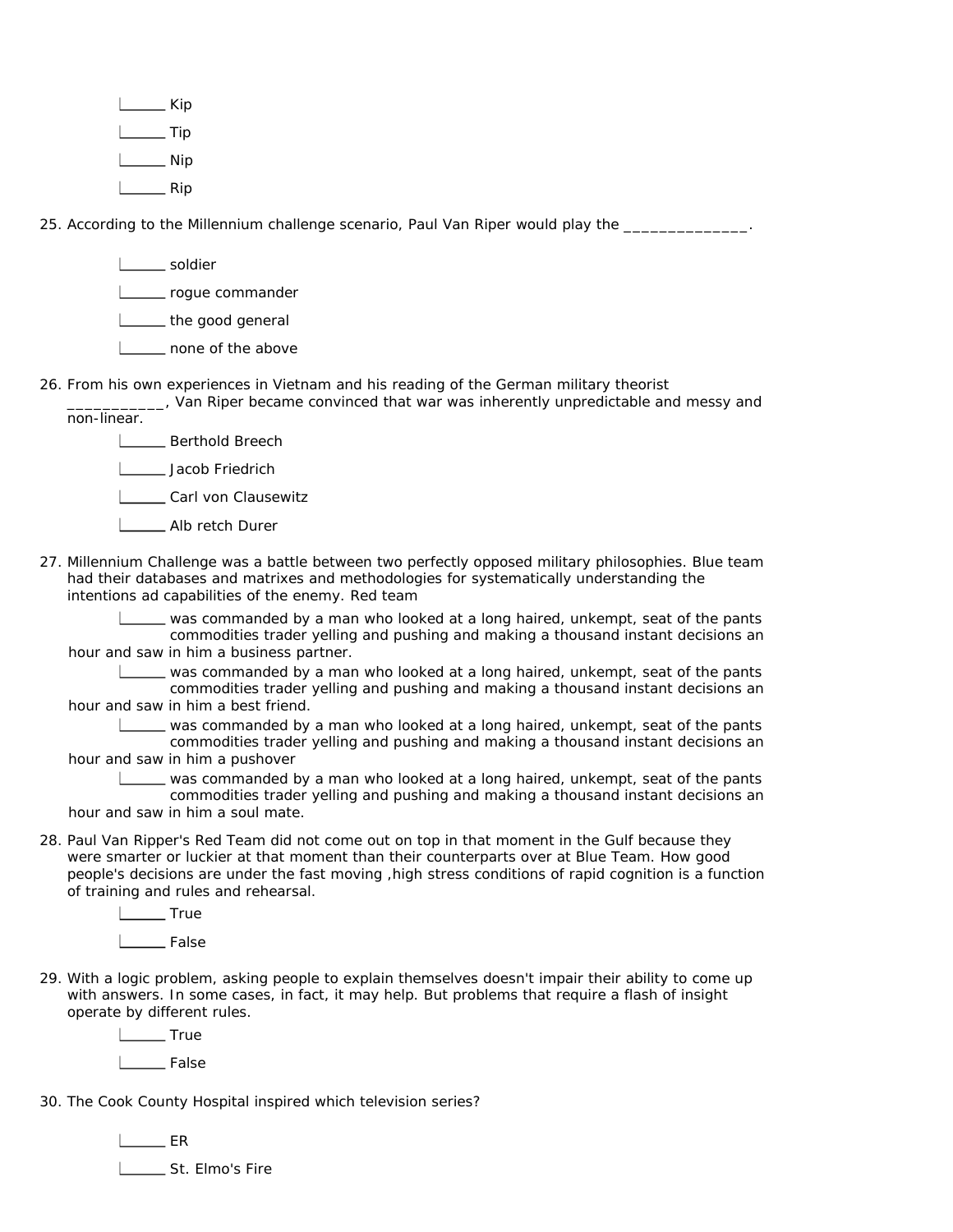L\_\_\_\_\_\_ Nip Tuck

I \_\_ The Doctors

31. Cook County Hospital is located at \_\_\_\_\_\_\_\_\_\_\_\_\_\_\_\_\_\_\_\_\_.

L**Cincinnati** 

L**California** 

L**Chicago** 

- L\_\_\_\_\_\_Canada
- 32. Ironically, a big chunk of the funding for Goldman's initial research had not come from the medical community itself but from the \_\_\_\_.



33. A key point in explaining the breakdown of Blue Team that day in the Gulf-that extra information is useless. It's harmful. It confuses the issues. What's screws up doctors when they are trying to predict heart attacks is that they take too much information into account.

> L<sub>L</sub>True L<sub>False</sub>

34. The problem of too much information also comes up in studies of why doctors sometimes make the mistake of missing a heart attack entirely-of failing to recognize when someone is on the brink of or in the midst of a major cardiac complication.

L<sub>tu</sub> True

L\_\_\_\_\_\_\_ False

- 35. What Reilly and his team at Cook County were trying to do, in short, was provide some structure for the spontaneity of the ER. The algorithm is a rule that protects the doctors from being swamped with too much information--the same way that the rule of agreement protects improve actors when they get up on stage.
	- L<sub>tu</sub> True I<sub>\_\_</sub>\_\_\_\_ False

36. Who did the research on speed dating?

**L**\_\_\_\_\_\_ Maria Agnesi

L**L** Virginia Apgar

**L** Sheena Iyengar

L**L**Anna Comnena

## **Chapter 5 - Paul Van Riper's Big Victory: Creating Structure for Spontaneity**

37. Who was the co-president of Atlantic Records where Kenna's CD demo landed?

**Letter** Craig Kallman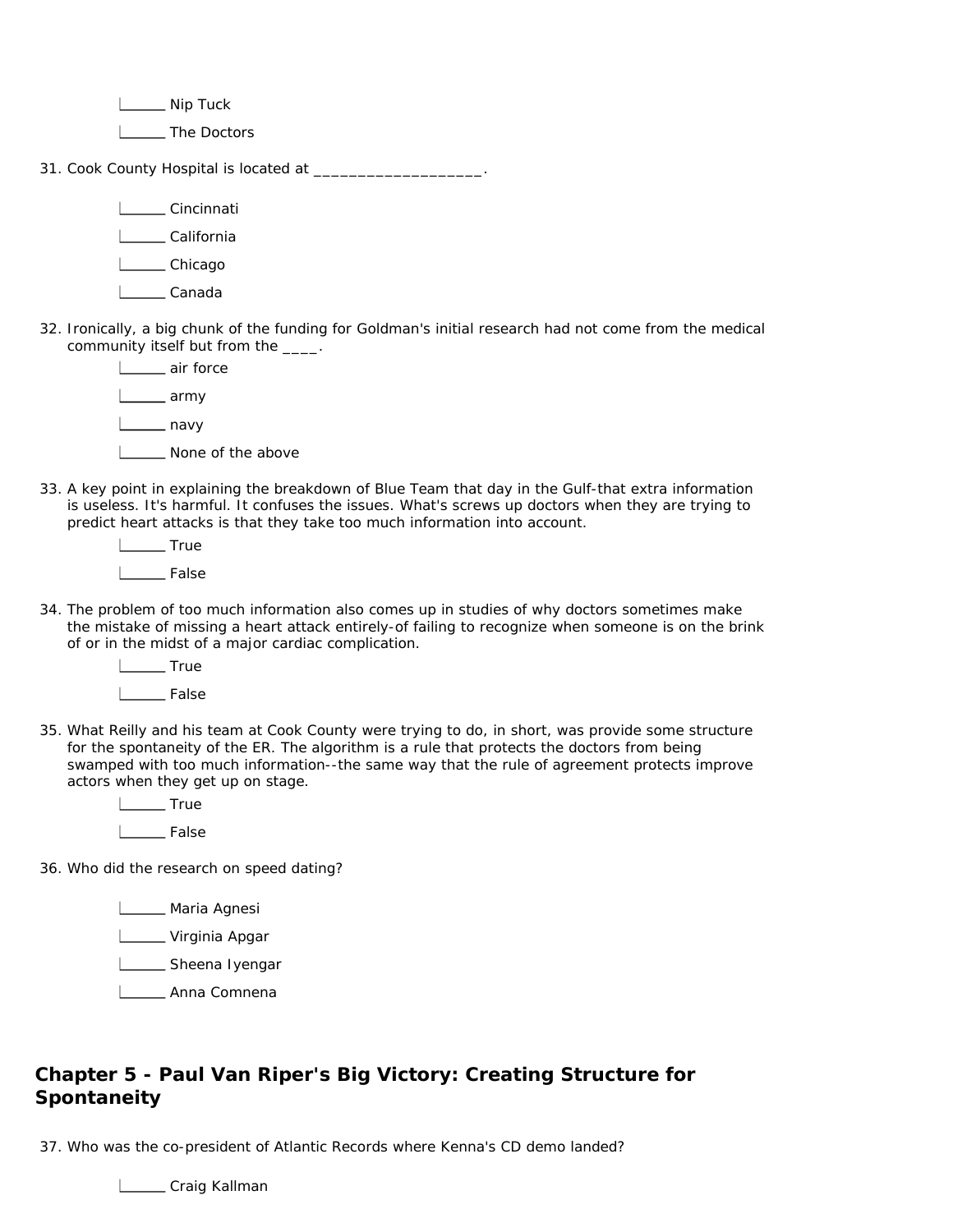L**L** Doug Morris

L**L** Tommy Motola

**L\_\_\_** None of the above

38. Who is the manager of U2?

**L**\_\_\_\_\_\_ Adam Clayton

**Lackson** Paul McGuinness

L\_\_\_\_\_\_ Larry Mullen

L<sub>ett</sub> Edge

39. \_\_\_\_\_\_\_\_\_\_\_, a California based firm , sent Kenna's CD to twelve hundred people preselected by age, gender, and ethnicity. They then called them up three days later and interviewed as many as they could about wthat they thought of Kenna's music on a scale of 0 to 4.

> **LETAL** Talent Research I \_\_\_\_ Star Research

L Music Research

I \_\_\_\_\_ None of the above

40. In Behind the Oval Office, his memoir of his years as a political pollster, Dick Morris writes about going to Arkansas in 1977 to meet with the state's thirty one year old attorney general, an ambitious young man by the name of \_\_\_\_\_

> Looman George Bush **LETT** Ronald Reagan **L\_\_\_\_\_** Bill Clinton **None of the above**

41. To counter the Pepsi Challenge, Coke launched \_\_\_\_\_\_\_\_.

Looke Challenge

L**eta** Goodbye Pepsi

**L\_\_\_\_** Hello Coke

**Listing** New Coke

42. Dollard says, for instance, that one of the biases in a sip test is toward sweetness: " If you only test in a sip test, consumers will like the sweeter product. But when they have to drink the whole bottle or can, that sweetness can really get overpowering or cloying."

> L<sub>tu</sub> True L<sub>b</sub>False

43. On a study on goods found in the supermarket, the general rule is, the closer the consumers get to the food itself, the more consumers are likely to be conservative.

**Lette** True

| False

44. The problem with market research is that often it is simply too blunt an instrument to pick up this distinction between the bad and the merely different.

L<sub>tu</sub> True

| \_\_ False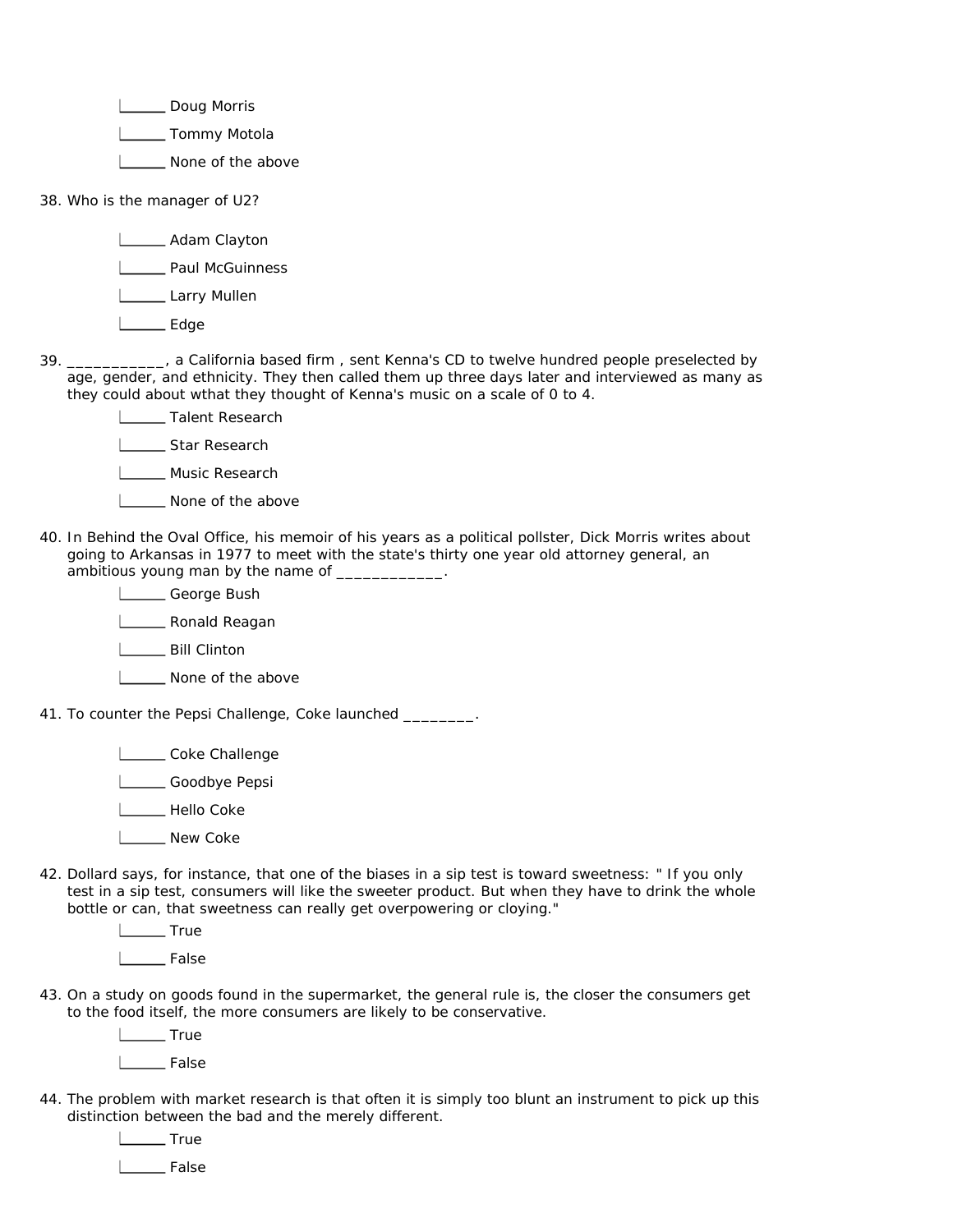- 45. One bright summer day, the author had lunch with two women who run a company in New Jersey called \_\_\_\_\_\_\_\_\_\_\_\_\_\_\_\_\_.
	- **LECCC** Sensual Spectrum
	- **L\_\_\_\_\_** Stimuli Spectrum
	- **LECT** Sensory Spectrum
	- **L\_\_\_ None of the above**

46. Schooled once did an experiment with Timothy Wilson. It involved \_\_\_\_\_\_\_\_\_\_\_.

**Loopey** strawberry jam

pineapple jam

L\_\_\_\_\_ guava jam

- | crange marmalade
- 47. Our unconscious reactions come out of a locked room, and we can't look inside that room. But with experience we become expert at using our behavior and our training to interpret-- and decode--what lies behind our snap judgments and first impressions.

L<sub>te</sub> True

L<sub>False</sub>

48. When a tester gives you three glasses, two of which are filled with one of the Colas and the third with the other. In the beverage business, this is called a

> square test L<sub>circle</sub> test L\_\_\_\_\_ triangle test L\_\_\_\_ rectangle test

#### **Chapter 6 - Keena's Dilemma:The Right - and Wrong-Way to Ask People What They Want**

49. **\_\_\_\_\_\_**, a special division of the New York Police Department, dedicated to patrolling crime "hot spots" in the city's poorest neighborhoods.

**Louise** Corner Crime Unit

Street Crime Unit

L\_\_\_\_\_\_ Suburb Crime Unit

**L\_\_\_ None of the above** 

50. How many facial movements did Ekman and Friesen outlined on facial muscles?

| and the            | 42 |
|--------------------|----|
|                    | 43 |
| $\mathbb{Z}^{n+1}$ | 44 |
|                    | 45 |

51. Ekman and Friesen ultimately assembled all the facial movement combinations-- and the rules for reading and interpreting them--into the

Facial Action Coding System, or FACS.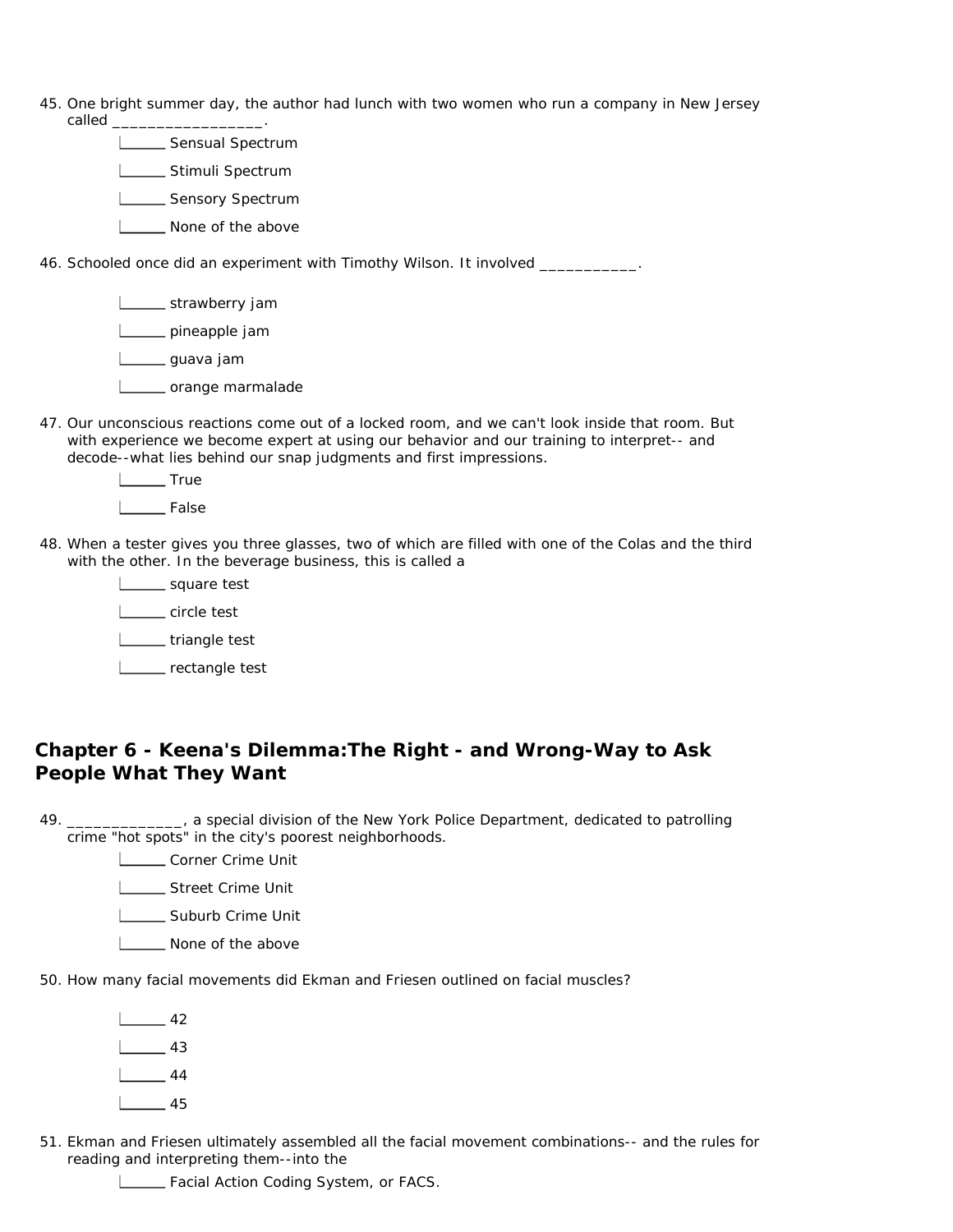**LETT** Facial Auditory Coding System, or FACS.

Facial Action Contemporary System, or FACS.

- Factual Action Coding System, or FACS.
- 52. When Mary's doctor asked her about her plans for the future, a look of utter despair flashed across her face so quickly that it was almost imperceptible. Ekman calls that kind of fleeting look a
	- \_\_\_\_\_\_\_\_\_\_\_\_\_, which is a very particular and critical kind of facial expression.

**L\_\_\_\_** macro expression

**LECT** micro expression

combination of A and B

| \_\_ none of the above

53. Whenever we experience a basic emotion, that emotion is automatically expressed by the muscles of the face. That response may linger on the face for just a fraction of a second or to be detectable only if electrical sensors are attached to the face. But it's always there.

> L<sub>tu</sub> True l False

54. Our voluntary expressive system is the way we intentionally signal our emotions. But our involuntary expressive system is in many ways even more important: it is the way we have been equipped by evolution to signal our authentic feelings.

L<sub>tu</sub> True

| False

55. The classic model for understanding what it means to lose the ability to mind read is the condition of  $\_\_$ 

**L** cerebral palsy L\_\_\_\_\_ down's syndrome L\_\_\_\_\_ autism I \_ turette's disorder

56. Gavin de Becker in his book the Gift of Fear says that the central fact in protection is the amount of white space. He defined white space as

the distance between the target and any potential assailant.

the distance between the target and any assailant.

**LETT** the distance between the target and a specific assailant.

the distance between the decoy and any potential assailant.

### **Chapter 7 - Seven Seconds in the Bronx: The Delicate Art of Mind Reading**

57. The world of classical music-particularly in its European home- was until very recently the

preserve of \_\_\_\_\_\_\_.

**L\_\_\_\_\_** black mean I\_\_\_\_\_ Asians

white men

I\_\_\_\_ Hispanics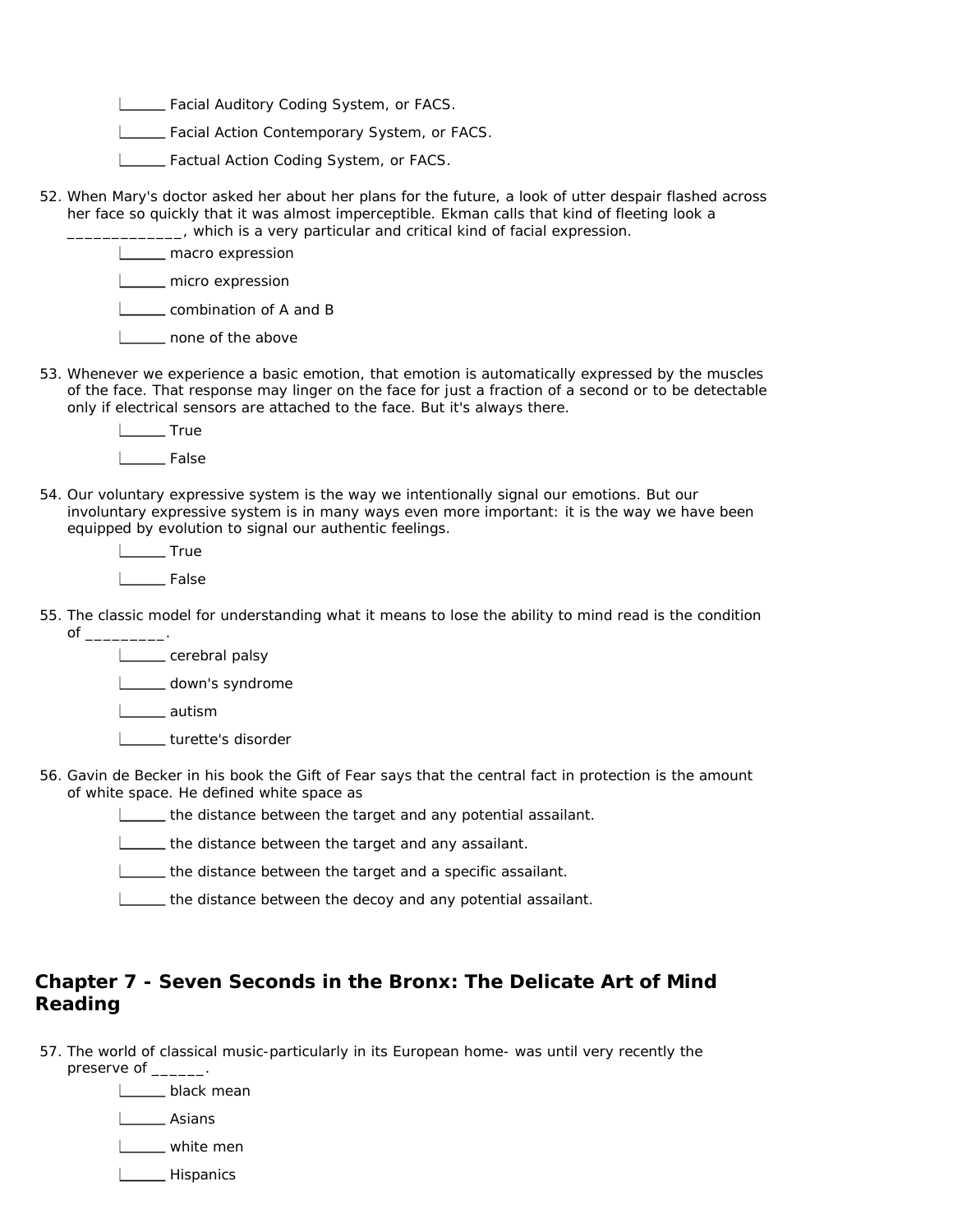58. Julie Landsman, who plays principal French horn for the Metropolitan Opera in New York, says that she's found herself distracted by the position of someone's \_\_\_\_\_\_.

| eyes  |
|-------|
| ears  |
| nose  |
| mouth |

59. Why, for so many years, were conductors so oblivious to the corruption of snap judgments?

Because we are often careful with our powers of rapid cognition. We don't know where our first impressions come from or precisely what they mean, so we don't always appreciate their fragility.

Because we are often careless with our powers of slow cognition. We don't know where our first impressions come from or precisely what they mean, so we don't always appreciate their fragility.

Because we are often careless with our powers of rapid cognition. We don't know where our first impressions come from or precisely what they mean, so we don't always appreciate their fragility.

Because we are often careless with our powers of rapid cognition. We don't know where our first impressions come from or precisely what they mean, so we always appreciate their fragility.

60. Landsman had played for the Met before as a substitute. Until they listened to her with their ears, however, they had no idea she was so good. When the screen created a pure Blink moment, a small miracle happened, the kind of small miracle that is always possible when we take charge of the first two seconds:

they saw her for what she was about to do

**L** they saw her for how she felt

**L** they saw her for who she truly was

**None of the above** 

#### **Chapter 8 - Listening with your Eyes: The Lessons of Blink**

#### **Chapter 9 - Notes**

**Chapter 10 - Acknowledgements** 

Instructions for Submitting Answers Online:

Sign In at www.ApexCPE.com

**Click the "My CPE" tab at the top of the page.** 

Click "My CPE Courses".

Find the current CPE year and click "Go to My Courses".

Find this course and click the "Go to Course" link.